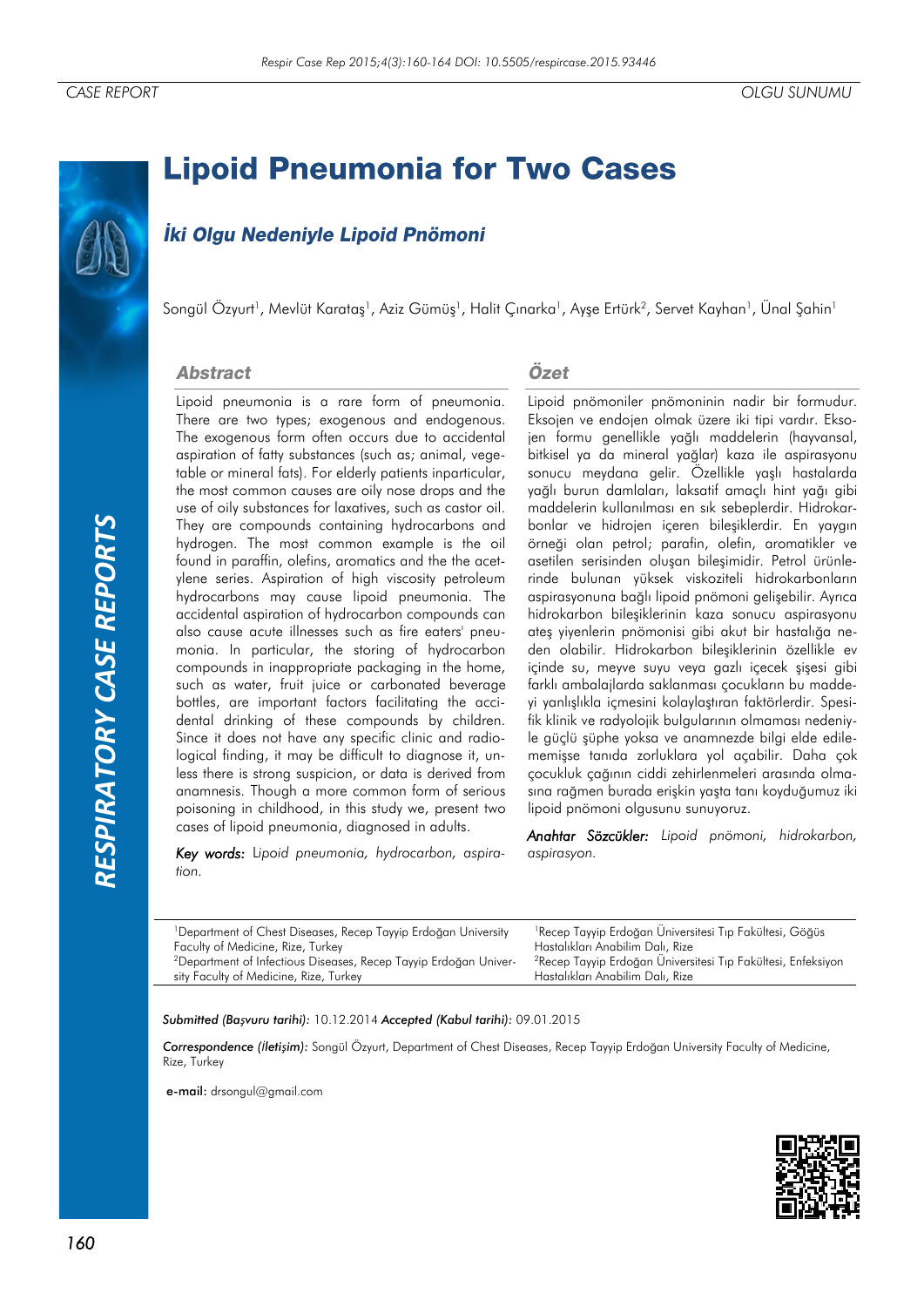Exogenous lipoid pneumonia, as a result of the aspiration and inhalation of fat or hydrocarbon products, are rare clinical cases, first reported by Laughlen in 1925 (1). It may cause a wide spectrum of symptoms, ranging from mild clinical symptoms, to serious respiratory failure. Acute cases are typically the results of the substantial aspiration of oil-based products (gas oil, diesel fuel, petrol, turpentine oil, etc.) (1,2). Chronic cases are generally observed in older patients and it is generally the result of the repeated aspiration or inhalation of animal, vegetable or mineral fats (1). Since its clinical and radiological characteristics are similar to those of bacterial pneumonia, anamnesis is an important part of the diagnosis (3). Here, we present a case of a 21-year-old tractor driver emerging as a result of diesel aspiration via absorption from the tank of his vehicle and a 44-year-old patient with Down syndrome emerging as a result of drinking a water glass of diesel.

### CASE

Case 1: A twenty one year old tractor driver aspirated diesel while siphoning it from the tank of his vehicle. The patient stated that he aspirated approximately a water glass of diesel. Following aspiration, he applied to a community clinic due to complaints such as coughing, choking, pleuritic chest pain, hemoptysis and the sense of burning in the chest. He was, directed to our emergency department. In the physical consultation with the patient, he was conscious and, cooperative; tachypnea (respiratory rate was 22/min), the temparature was 38°C, arterial tension 110/70 mmHg, mucosae were cyanotic and the oxygen saturation in the room air was detected as 84%. In the auscultation, mild rales were heard in the right basal. In the laboratory findings, WBC 18.5 K/uL (%92 neutrophil), CRP: 1.66 mg/dl, and sedimentation was detected as 4mm/hour. Biochemical values were ordinary. He had a thorax CT in the emergency department. Pneumonic consolidation was detected in the right lung's middle lobe (Figure 1). The patient was hospitalized in the pulmonary diseases department due to diagnosis of lipoid pneumonia based on hydrocarbon aspiration. He was given empiric antibiotics (ampicillin/sulbactam 4x1 gram intravenous), 2-3 L/min nasal oxygen, and 40 mg/day IV prednisolone. The patient had a bronchoscopy. Mucosal hyperemia was detected in right intermediary bronchus and middle lobe as well as the lower lobe bronchi. Bronchial lavage and a pathological examination of the bronchial mucosa biopsy reported non-specific inflammation. He was diagnosed with lipoid pneumonia,

based on anamnesis, as well as clinical and radiological findings. After one-week's treatment, the patient, who did not need oxygen, was monitored in the room air. At the end of a two week-period, the patient showed radiological and clinical recovery. He was discharged from the hospital but his control examinations could not be carried out since he did not come back for his controls.



*Figure 1: Consolidation on right lung middle lobe (white arrow)*



*Figure 2: Heterogenic consolidation in bilateral lower zones of lung*

*Case 2:* A 44-year-old patient with Down syndrome, on a tour, suddenly drank a water glass of liquid that was on the table. Following this, he started to vomit and had difficulty in breathing. As a result of these complaints he was brought to the emergency department. Based on the statements of the storeowner it became clear that the liquid was petrol based. Tachypnea (the respiratory rate 32/min) was measured. Stertorous respiration and cyanosed tachycardia (pulse 134/min) were detected. Oxygen saturation of the fingertip in the room air was 86%, the temperature was 37°C, and arterial tension was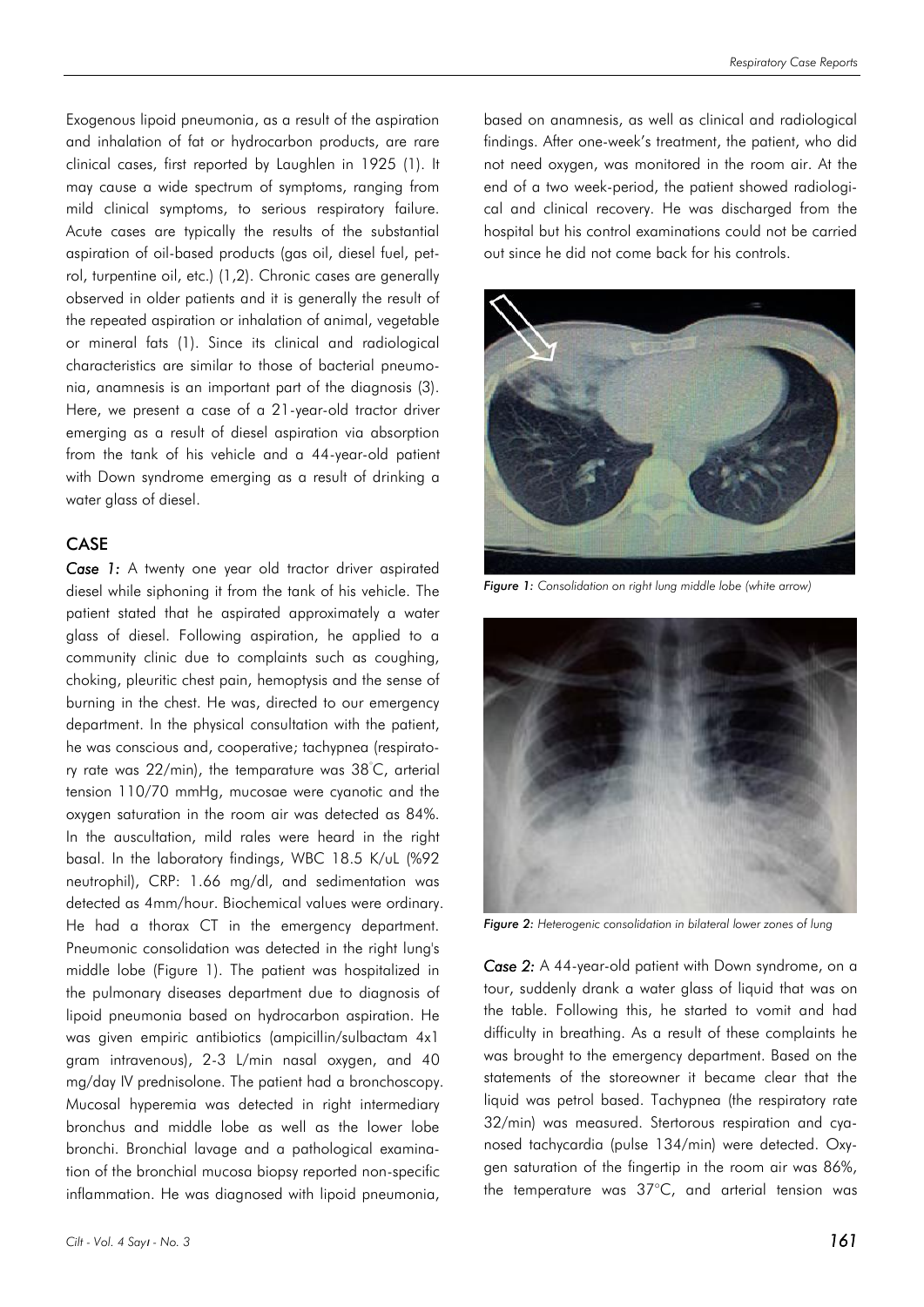measured as 100/60 mmHg. In the auscultation, bilateral mild rales were heard. In the chest x-ray, heterogeneous infiltration, more obvious in bilateral lower zones' paracardiac areas, was detected (Figure 2). In the thorax CT, there was infiltration in the bilateral upper lobes (Figure 3). Laboratory findings were as follows: WBC: 12 K/uL, CRP: 14 mg/dl, sedimentation 17 mm/hour. There were no pathological findings in the blood biochemistry. Arterial blood gas values during the implementation of nasal oxygen for 4L/min in the emergency were as follows: pH: 7.40, PCO<sub>2</sub>: 33.9, PO<sub>2</sub>: 56.4, oxygen saturation 90%. The patient was hospitalized in the pulmonary diseases department. Treatment consisting of empiric antibiotic (ampicillin/sulbactam 4x1 gram intravenous and levofloxacin 400 mg intravenous), 2 L/min nasal oxygen, 60 mg/day IV prednisolone, was initiated. Due to the patient having Down syndrome there was difficulty in cooperation and as a result the bronchoscopy could not be carried out. This case was also diagnosed as lipoid pneumonia, based on anamnesis, as well as clinical and radiological findings. After three-week's treatment in our clinic, in addition to his laboratory findings, which were ordinary, the overall situation of the patient indicated recovery. For over a month the patient applied to the hospital due to an intermittent cough. A thorax CT was carried out, which indicated cavitation with proper contour in the left lower lobe posterior (Figure 4). The values were CRP: 7, sedimentation 55 mm/h, WBC: 13 K/uL. Moxifloxacin 400 mg p.o. was implemented for 14 days. A thorax CT was carried out once again after a month (Figure 5) and the laboratory findings were normal.



*Figure 3: Consolidation and ground glass opacities in right lung middle lobe, left lung lingular segment and left lung lower lobe*



*Figure 4: A thick-walled cavitary lesion with 4 cm diameter in left lung lower lobe medio-basal segment (white arrow)*



*Figure 5: Normal lung CT image (after treatment of pneumonia)*

### **DISCUSSION**

Hydrocarbons are chemical substances that can be found in many everyday products. Hydrocarbon poisoning is more common in children and people with mental health problems (1,2). Accidents may occur when these chemicals are stored in inappropriate and unlabeled containers in accessible places. The most important toxic effect is aspiration pneumonia following oral ingestion (2,3). This is because these substances have low viscosity that makes it easier to transit from the hypopharynx to the larynx. In adults, it can occur when there is aspiration while orally syphoning diesel or petrol based products from a vehicle, as first of our cases. Furthermore, cases have been reported as developing in performers who eat or swallow fire, due to the aspiration of liquid hydrocarbons mixtures (4). These kinds of lipoid pneumonias are classified as exogenous lipoid pneumonia (1,3). Endogenous lipoid pneumonias are rare and are also known as cholesterol pneumonia. They appear in bronchial obstruction distal or from the walls of destroyed alveoli, in areas of chronic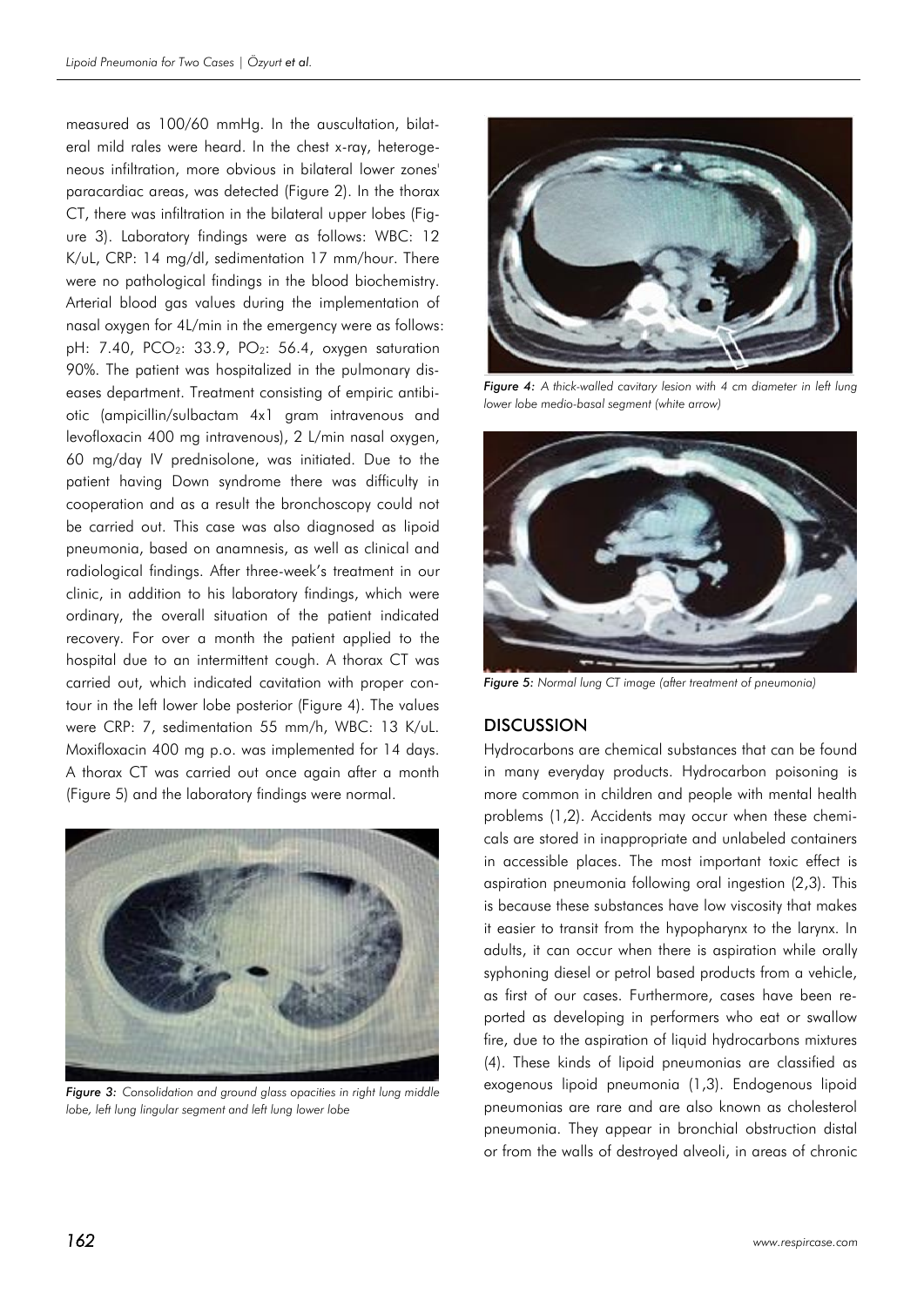suppuration, or due to other kinds of diseases such as lipid storage disorder (1,5,6). Other reasons that facilitate exogenous lipoid pneumonia are: advanced age, mental health disorders, aphagia, anatomical and structural abnormalities of pharynx and larynx, gastroesophageal reflux, hiatal hernia, Zenker's diverticulum, achalasia and etc., as well as psychogenic disorders and neuromuscular diseases (5).

Clinical lipoid pneumonia depends on the amount of aspirated substance, as well as the aspiration period. It may have sudden onset, due to an enormous amount of substance being aspirated or slow onset, due to the chronic aspiration of a substance in small quantities (1,5). Symptoms may appear instantly or hours after the aspiration. Symptoms may be mild but it is also possible to have substantial respiratory insufficiency that requires mechanic ventilation, consisting of symptoms like cough, dyspnea, chest pain, hemoptysis and fever (1,5,7,8). Both cases applied to emergency due to cough, difficulty in breathing, chest pain and fever. The first case also had hemoptysis. Findings in the physical consultation may be ordinary, while rales and rhonchi are also possible (5). Laboratory, physical and radiological findings are not specific to the disease. It may be difficult to distinguish the disease from bacterial pneumonia, tuberculosis, and cystic fibrosis. Therefore, anamnesis is an important part of the diagnosis (1,5,8).

Radiological findings may appear within 30 minutes of the aspiration or in the subsequent 24 hours (1,5). A chest x-ray may indicate diffusive or integrative consolidations, opacities with improper bilateral borders, lesions similar to irregular bulks, bilateral-symmetrical reticuloendothelial infiltration, alveolar-intersystol patterns, and unilateral or bilateral nodular lesions (1,3,5). Highresolution CT is more helpful in diagnosis that aids the detection of a ground-glass appearance, crazy paving, consolidations consist of air bronchograms, lesions similar to bulky and interlobular thickenings (5). On rare occasion, it is possible to observe pneumatocele, pneumothorax and pleural effusion (1,5). Though there are no radiological findings specific to lipoid pneumonia, lowdensity consolidations in the thorax CT (between -30 to - 150 HU) support lipoid pneumonia when evaluated with anamnesis (1,2,5). Aspiration is generally observed in the middle and lower lobes. While in the first case the aspiration was in right middle lobe, in the second case infiltration was detected in both upper lobes. It was reported that the resolution of radiological opacities are between two weeks and eight months (1).

Inflammatory findings and edema may be observed in the bronchoscopic examination (1,8). In the first case, mucosal hyperemia and edema were detected in right intermediary bronchi, middle lobe and basal segments via bronchoscopy. Bronchoalveolar lavage liquid and lipid-laden macrophages in needle biopsy samples support the diagnosis (1,3,5). In our cases, biopsy and lavage were reported as non-specific inflammatory reaction. In the second case, a bronchoscopy could not be made since the patient was non-cooperative.

The role of antibiotics in the treatment of lipoid pneumonia is disputable; however, antibiotics are used in most cases to avoid superinfection (2,3,5,8). Again, though their role in treatment is debatable, corticosteroids are used, due to their effects in preventing anti-inflammatory and fibrosis developments (2,5,7). In both cases, we implemented corticosteroid and empiric antibiotic treatment. Also, it was reported that repeated lung lavage is also beneficial in the treatment (2,5). Additionally, oxygen support, as well as other support treatments, can be employed for respiratory insufficiency (5). With approximately 2 L/min nasal oxygen support for one week in both our cases, their saturation in room air was unremarkable. The cases, which indicated both clinical and radiological recovery, were discharged from the hospital.

In conclusion, exogenous lipoid pneumonia based on hydrocarbon aspiration may lead to various clinical findings, ranging from mild clinical to life threatening, such as respiratory insufficiency. It is difficult to distinguish from bacterial pneumonia unless anamnesis is taken. It may lead to complications such as abscesses, fistula, pleural effusion, etc. It must be kept in mind that the use of antibiotics and steroids is disputable.

### CONFLICTS OF INTEREST

None declared.

### AUTHOR CONTRIBUTIONS

Concept - S.Ö., M.K., A.G., H.Ç., A.E., S.K., Ü.Ş.; Planning and Design - S.Ö., M.K., A.G., H.Ç., A.E., S.K., Ü.Ş.; Supervision - S.Ö., M.K., A.G., H.Ç., A.E., S.K., Ü.Ş.; Funding - S.Ö.; Materials - S.Ö.; Data Collection and/or Processing - S.Ö.; Analysis and/or Interpretation - S.Ö.; Literature Review - S.Ö.; Writing - S.Ö.; Critical Review - S.Ö.

### YAZAR KATKILARI

Fikir - S.Ö., M.K., A.G., H.Ç., A.E., S.K., Ü.Ş.; Tasarım ve Dizayn - S.Ö., M.K., A.G., H.Ç., A.E., S.K., Ü.Ş.;